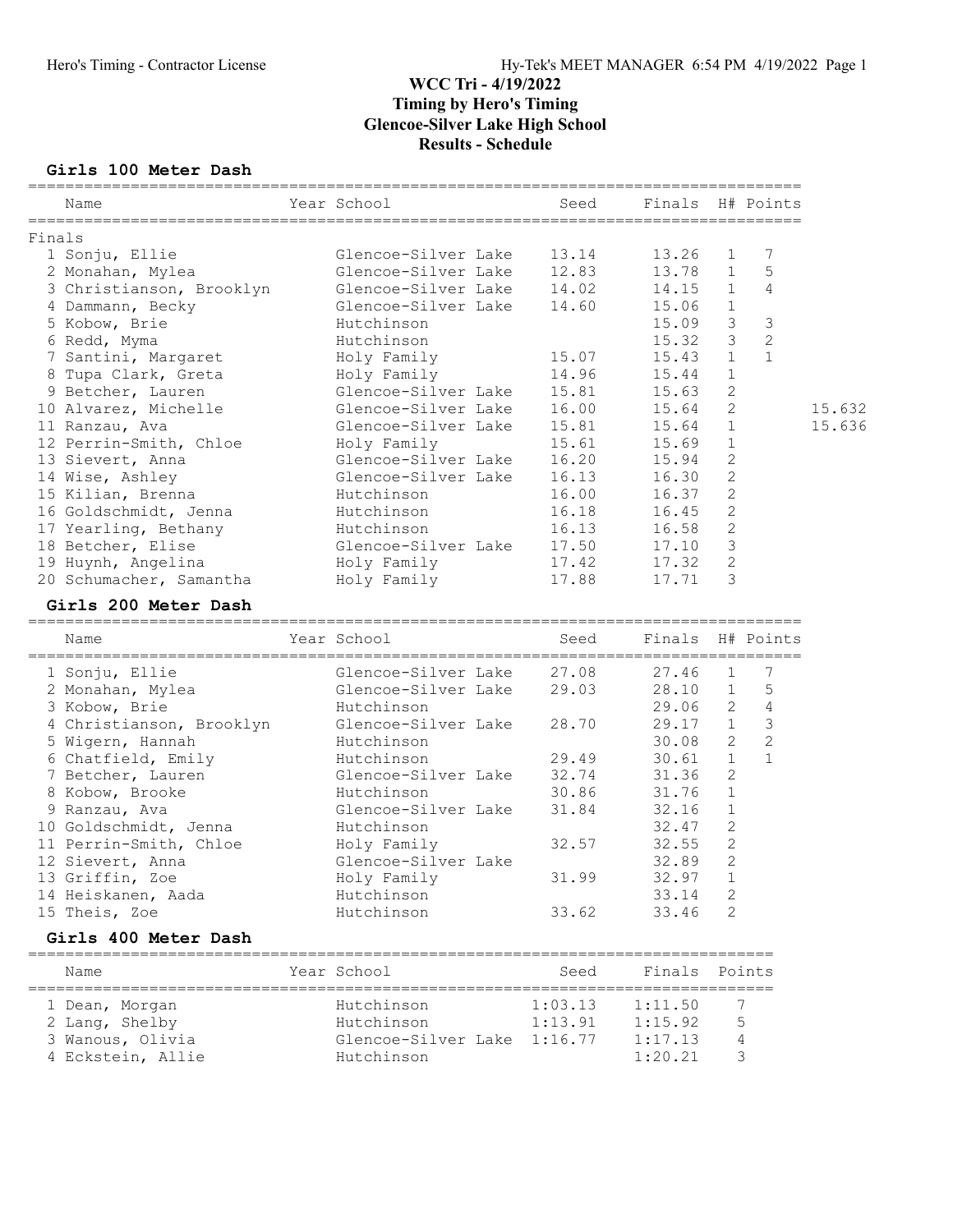#### Girls 800 Meter Run

| Name                 | Year School                 | Seed    | Finals Points |               |
|----------------------|-----------------------------|---------|---------------|---------------|
| 1 Schmitz, Isabelle  | Hutchinson                  |         | 2:30.59       |               |
| 2 Metcalf, Malayh    | Glencoe-Silver Lake         | 2:32.57 | 2:38.53       | 5             |
| 3 Shirley, Ava       | Holy Family                 | 2:57.00 | 3:07.41       | 4             |
| 4 Streufert, Maelee  | Glencoe-Silver Lake         | 3:04.98 | 3:08.26       | 3             |
| 5 Mattson, Samantha  | Glencoe-Silver Lake         | 3:06.73 | 3:11.02       | $\mathcal{L}$ |
| 6 Dolezal, Sophie    | Glencoe-Silver Lake         | 3:07.09 | 3:11.30       |               |
| 7 Brinkmann, Marissa | Glencoe-Silver Lake 3:15.71 |         | 3:13.93       |               |
| 8 Rucker, Melody     | Hutchinson                  |         | 3:38.55       |               |
| 9 Stiras, Ella       | Hutchinson                  |         | 3:43.86       |               |
| 10 Brinkmann, Erika  | Glencoe-Silver Lake 3:42.91 |         | 3:48.48       |               |

### Girls 1600 Meter Run

| Name                | Year School                 | Seed    | Finals Points |   |
|---------------------|-----------------------------|---------|---------------|---|
| 1 Schmitz, Isabelle | Hutchinson                  | 5:22.22 | 5:26.50       | 7 |
| 2 Boetel, Abigale   | Glencoe-Silver Lake 6:05.00 |         | 6:54.00       | 5 |
| 3 Dolezal, Kianna   | Glencoe-Silver Lake 6:38.00 | 7:30.78 | 7:11.59       | 4 |
| 4 Schaffer, Lily    | Holy Family                 |         | 7:37.35       | ₹ |

### Girls 3200 Meter Run

| Name                  | Year School | Seed     | Finals Points |   |
|-----------------------|-------------|----------|---------------|---|
| 1 Augustyn, Emma      | Holy Family | 13:45.00 | 13:59.78      |   |
| 2 Sutcliffe, Danielle | Holy Family | 14:30.00 | 15:18.04      | 5 |
| 3 Augustyn, Ella      | Holy Family | 14:30.00 | 15:33.82      |   |
| 4 Froning, Ella       | Hutchinson  |          | 15:55.58      |   |

#### Girls 100 Meter Hurdles

| Name                | Year School         | Seed  | Finals Points |               |
|---------------------|---------------------|-------|---------------|---------------|
| 1 Ruschmeier, Zoe   | Glencoe-Silver Lake | 19.80 | 19.48         |               |
| 2 Schuele, Emma     | Holy Family         | 18.54 | 19.78         | .5            |
| 3 Welu, Preslee     | Holy Family         | 20.19 | 20.95         | 4             |
| 4 Theis, Zoe        | Hutchinson          | 21.86 | 22.18         | 3             |
| 5 Bieganek, Madison | Glencoe-Silver Lake |       | 22.56         | $\mathcal{P}$ |
| 6 Gutknecht, Mariah | Glencoe-Silver Lake |       | 22.97         |               |

### Girls 300 Meter Hurdles

| Name                                                                                                       | Year School                                                                           | Seed  | Finals Points                                       |   |
|------------------------------------------------------------------------------------------------------------|---------------------------------------------------------------------------------------|-------|-----------------------------------------------------|---|
| 1 Schuele, Emma<br>2 Bieganek, Madison<br>3 Gutknecht, Mariah<br>4 Stansbury, Breanna<br>5 Crawford, Kylie | Holy Family<br>Glencoe-Silver Lake<br>Glencoe-Silver Lake<br>Hutchinson<br>Hutchinson | 57.43 | 1:00.54<br>1:01.32<br>1:05.46<br>1:06.76<br>1:10.06 | 5 |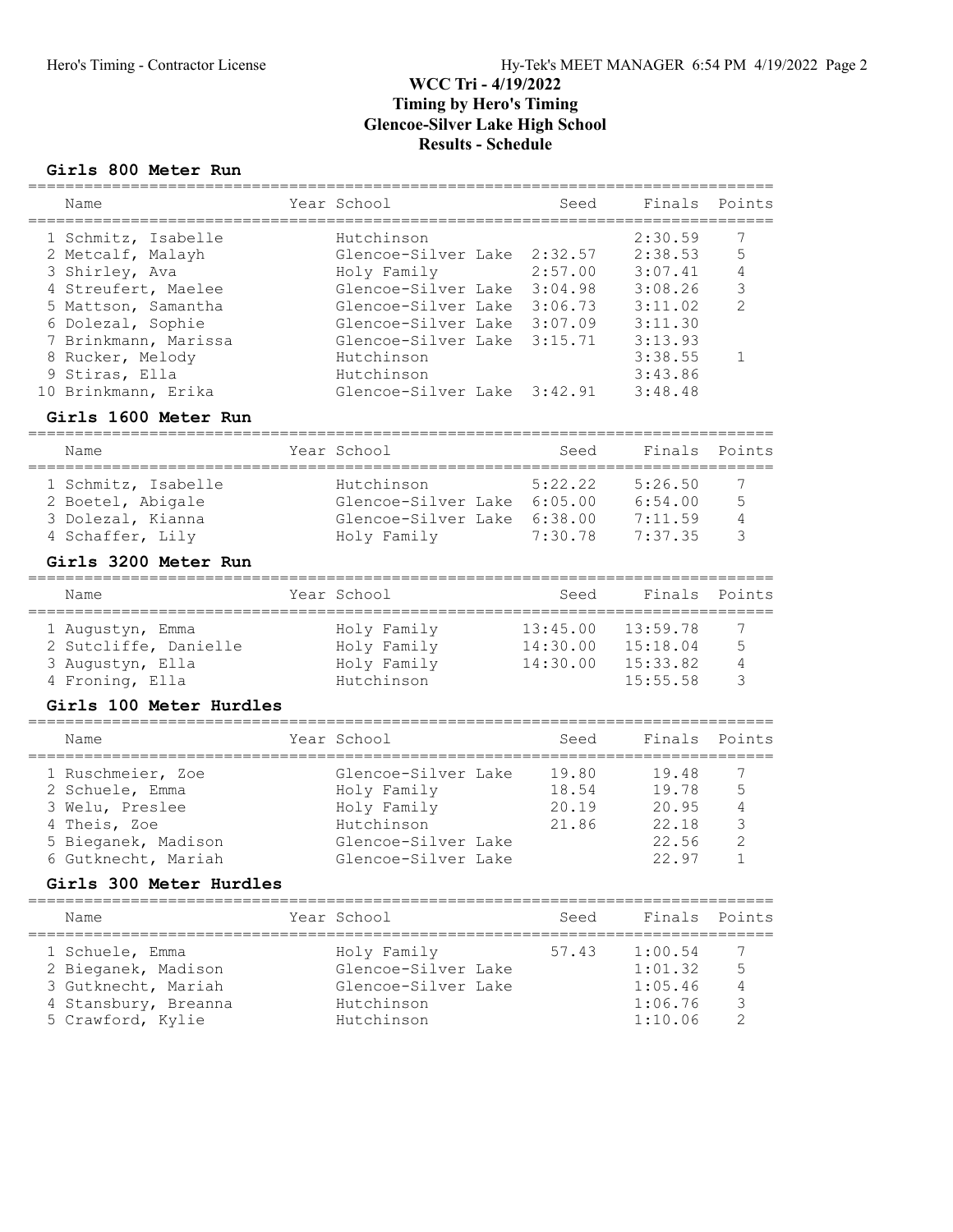# Girls 4x100 Meter Relay

| School                                                                                                        |    | Seed                                                                      | Finals   | Points |
|---------------------------------------------------------------------------------------------------------------|----|---------------------------------------------------------------------------|----------|--------|
| 1 Hutchinson<br>' a '<br>1) Kobow, Brooke                                                                     |    | 55.92<br>2) Kobow, Brie                                                   | 55.79    | 7      |
| 3) Wester, Madison<br>2 Holy Family Catholic<br>' A'                                                          |    | 4) Chatfield, Emily<br>55.42                                              | 57.37    | 5      |
| 1) Neubauer, Berkley<br>3) Welu, Preslee                                                                      |    | 2) Santini, Margaret<br>4) Chromy, Sarah                                  |          |        |
| 3 Glencoe-Silver Lake<br>' A'<br>1) Dammann, Becky<br>3) Betcher, Elise                                       |    | 2) Alvarez, Michelle<br>4) Ranzau, Ava                                    | 1:00.31  | 4      |
| 4 Holy Family Catholic<br>"B"<br>1) Tupa Clark, Greta                                                         |    | 58.18<br>2) Griffin, Zoe                                                  | 1:02.53  |        |
| 3) Huynh, Angelina<br>5 Hutchinson 'B'                                                                        |    | 4) Schumacher, Samantha                                                   | 1:03.78  |        |
| 1) Yearling, Bethany<br>3) Kilian, Brenna                                                                     |    | 2) Goldschmidt, Jenna<br>4) Heiskanen, Aada                               |          |        |
| Girls 4x200 Meter Relay                                                                                       |    |                                                                           |          |        |
| School                                                                                                        |    | Seed                                                                      | Finals   | Points |
| 1 Glencoe-Silver Lake<br>' A'<br>1) Christianson, Brooklyn<br>3) Metcalf, Malayh                              | 4) | 2) Monahan, Mylea<br>Sonju, Ellie                                         | 1:53.84  | 7      |
| 2 Hutchinson 'A'<br>1) Chatfield, Emily<br>3) Wester, Madison                                                 |    | 1:57.24<br>2) Kobow, Brooke<br>4) Dean, Morgan                            | 2:04.40  | 5      |
| Girls 4x400 Meter Relay                                                                                       |    |                                                                           |          |        |
| School                                                                                                        |    | Seed                                                                      | Finals   | Points |
| 1 Hutchinson<br>$\mathsf{A}$<br>1) Dean, Morgan                                                               |    | 4:47.96<br>2) Lang, Shelby                                                | 4:43.03  | 7      |
| 3) Yearling, Jill                                                                                             |    | 4) Schmitz, Isabelle                                                      |          |        |
| Girls 4x800 Meter Relay<br>==============================<br>School                                           |    | Seed                                                                      | Finals   | Points |
| 1 Holy Family Catholic<br>$^{\prime}$ A $^{\prime}$                                                           |    | 12:00.00                                                                  | 12:04.61 | 7      |
| 1) Shirley, Ava<br>3) Sutcliffe, Danielle                                                                     |    | 2) Augustyn, Ella<br>4) Augustyn, Emma                                    |          |        |
| 2 Glencoe-Silver Lake<br>$^{\prime}$ A $^{\prime}$<br>1) Boetel, Abigale                                      |    | 2) Brinkmann, Marissa                                                     | 12:14.48 | 5      |
| 3) Mattson, Samantha<br>3 Hutchinson<br>$^{\prime}$ A $^{\prime}$<br>1) Stansbury, Breanna<br>3) Stiras, Ella |    | 4) Streufert, Maelee<br>13:11.39<br>2) Froning, Ella<br>4) Yearling, Jill | 12:52.36 | 4      |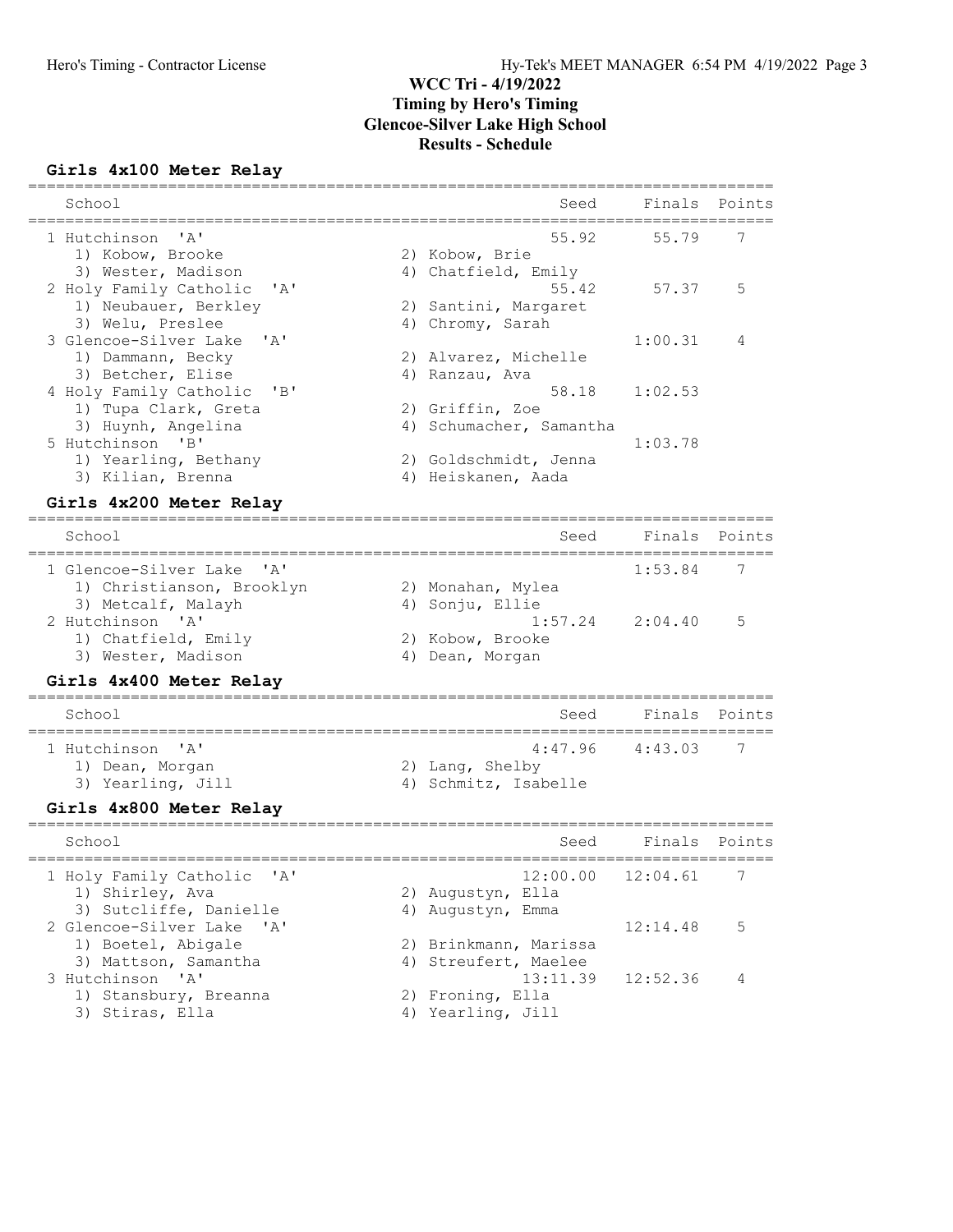# Girls High Jump

|   | Name                                    | Year School         | Seed         | Finals       | Points         |
|---|-----------------------------------------|---------------------|--------------|--------------|----------------|
|   | 1 Tews, Erin                            | Hutchinson          | $5 - 00.00$  | $4 - 10.00$  | 7              |
|   | 2 Laaksonen, Sonja                      | Holy Family         | $4 - 05.00$  | $4 - 08.00$  | 5              |
|   | 3 Stansbury, Breanna                    | Hutchinson          | $4 - 08.00$  | $4 - 06.00$  | $\overline{4}$ |
|   | 4 Schmitz, Isabelle                     | Hutchinson          | $4 - 04.00$  | $4 - 04.00$  | 3              |
|   | 5 Crawford, Kylie                       | Hutchinson          | $4 - 06.00$  | $4 - 02.00$  |                |
|   | 5 Heiskanen, Aada                       | Hutchinson          | $4 - 06.00$  | $4 - 02.00$  |                |
|   | 7 Hallaway, McKenna                     | Glencoe-Silver Lake |              | $4 - 02.00$  | 2              |
|   | 8 Eckstein, Allie                       | Hutchinson          |              | $4 - 00.00$  |                |
|   | 9 Verdeck, Claire                       | Glencoe-Silver Lake |              | $3 - 09.00$  | $\mathbf 1$    |
|   | 10 Gutknecht, Mariah                    | Glencoe-Silver Lake |              | $3 - 06.00$  |                |
|   | Girls Pole Vault<br>==================  |                     |              |              |                |
|   | Name                                    | Year School         | Seed         | Finals       | Points         |
|   | 1 Ruschmeier, Zoe                       | Glencoe-Silver Lake |              | $7 - 06.00$  | 7              |
|   | 2 Metcalf, Malayh                       | Glencoe-Silver Lake |              | $7 - 06.00$  | 5              |
|   | 3 Wigern, Hannah                        | Hutchinson          | $5 - 00.00$  | $6 - 06.00$  | 4              |
|   |                                         |                     |              |              |                |
|   | Girls Long Jump                         |                     |              |              |                |
|   | Name                                    | Year School         | Seed         | Finals       | Points         |
|   | 1 Santini, Margaret                     | Holy Family         | $13 - 06.50$ | $13 - 08.00$ | 7              |
|   | 2 Dean, Morgan                          | Hutchinson          | $13 - 10.50$ | $13 - 07.00$ | 5              |
|   | 3 Kobow, Brooke                         | Hutchinson          |              | $13 - 05.00$ | $\overline{4}$ |
|   | 4 Chromy, Sarah                         | Holy Family         | $13 - 05.50$ | $13 - 03.00$ | $\mathsf 3$    |
|   | 5 Kilian, Brenna                        | Hutchinson          | $12 - 11.25$ | $13 - 02.00$ | $\overline{2}$ |
| 6 | Tupa Clark, Greta                       | Holy Family         | $13 - 01.00$ | $13 - 01.50$ | $\mathbf{1}$   |
|   | 7 Wanous, Olivia                        | Glencoe-Silver Lake |              | $12 - 10.00$ |                |
|   | 8 Lang, Shelby                          | Hutchinson          | $12 - 06.50$ | $12 - 09.50$ |                |
|   | 9 Dammann, Becky                        | Glencoe-Silver Lake |              | $12 - 07.00$ |                |
|   | 10 Crawford, Kylie                      | Hutchinson          | $12 - 03.00$ | $11 - 07.00$ |                |
|   | 11 Ranzau, Ava                          | Glencoe-Silver Lake |              | $11 - 07.00$ |                |
|   | 12 Sievert, Anna                        | Glencoe-Silver Lake |              | $11 - 06.00$ |                |
|   | 13 Wise, Ashley                         | Glencoe-Silver Lake |              | $11 - 01.00$ |                |
|   | 14 Yearling, Bethany                    | Hutchinson          | $11 - 10.50$ | $10 - 09.00$ |                |
|   | 15 Alvarez, Michelle                    | Glencoe-Silver Lake |              | $10 - 08.50$ |                |
|   | 16 Goldschmidt, Jenna                   | Hutchinson          | $10 - 11.25$ | $10 - 05.50$ |                |
|   | 17 Dolezal, Sophie                      | Glencoe-Silver Lake |              | $10 - 03.50$ |                |
|   | Girls Triple Jump<br>================== |                     |              |              |                |
|   | Name                                    | Year School         | Seed         | Finals       | Points         |
|   | 1 Heiskanen, Aada                       | Hutchinson          | $26 - 03.00$ | $27 - 11.00$ | 7              |
|   | 2 Dammann, Becky                        | Glencoe-Silver Lake |              | $27 - 08.00$ | 5              |
|   | 3 Kilian, Brenna                        | Hutchinson          | $27 - 01.00$ | $27 - 03.50$ | 4              |
|   | 4 Wise, Ashley                          | Glencoe-Silver Lake |              | $23 - 10.00$ | 3              |
|   |                                         |                     |              |              |                |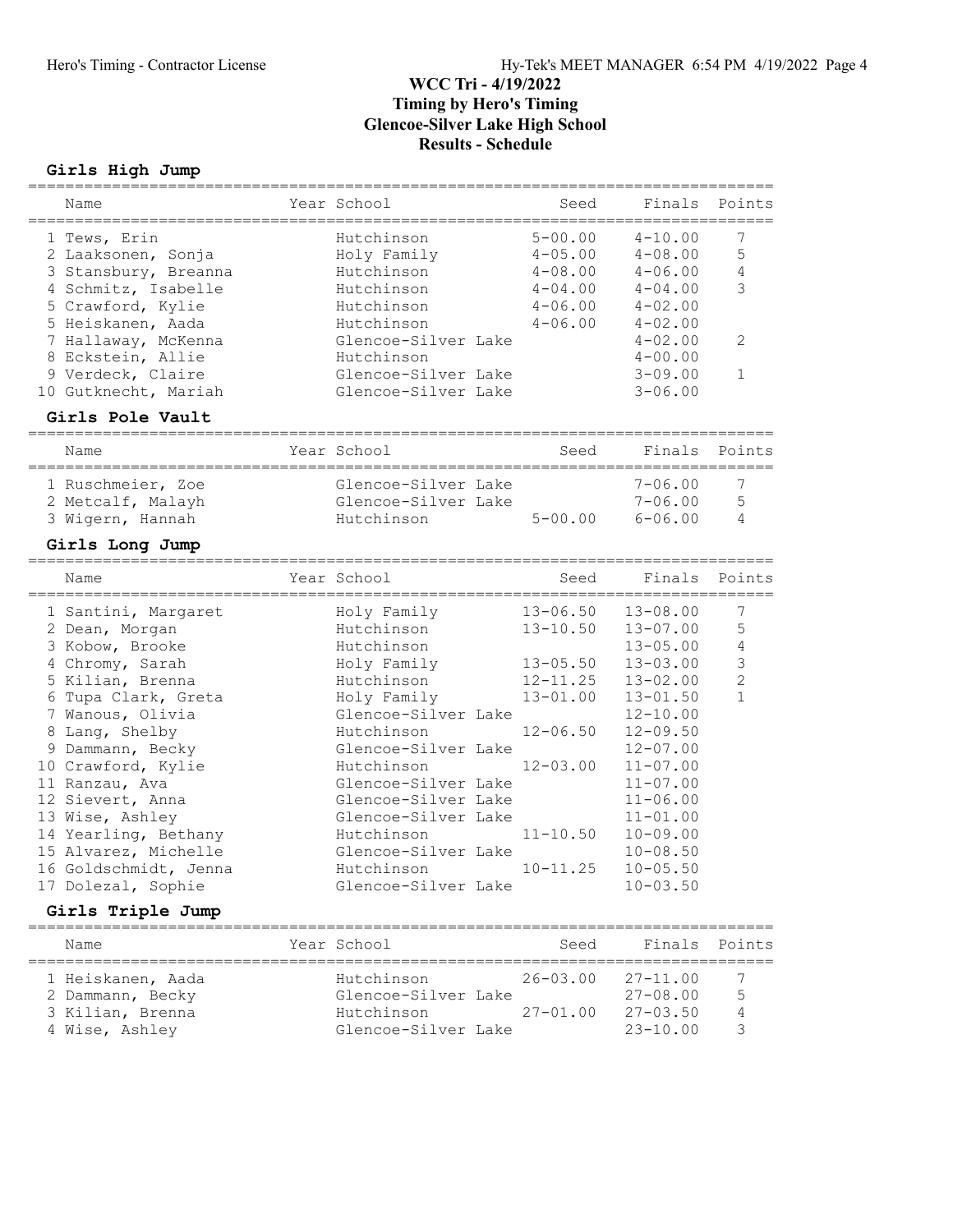#### Girls Shot Put

| Name                                  | Year School                       | Seed                      | Finals                       |                  | Points         |
|---------------------------------------|-----------------------------------|---------------------------|------------------------------|------------------|----------------|
|                                       |                                   |                           |                              |                  |                |
| 1 Paulsen, Logan                      | Holy Family                       | $31 - 11.50$              | $31 - 07.00$                 |                  | 7              |
| 2 Oconitrillo, Gabriela               | Holy Family                       | $29 - 10.50$              | $29 - 04.00$                 |                  | 5              |
| 3 Sickmann, Lily                      | Hutchinson                        | $25 - 07.00$              | $26 - 09.50$                 |                  | $\overline{4}$ |
| 4 Juarez Ramirez, Lindsey             | Glencoe-Silver Lake               |                           | $25 - 00.00$                 |                  | $\mathsf 3$    |
| 5 Voss, Alaina                        | Glencoe-Silver Lake               |                           | $24 - 10.50$                 |                  | $\mathbf{2}$   |
| 6 Bosch, Kaihley                      | Holy Family                       | $24 - 02.25$              | $24 - 00.50$                 |                  | $\mathbf{1}$   |
| 7 Thomas, Emmaline                    | Hutchinson                        | $23 - 08.00$              | $23 - 06.00$                 |                  |                |
| 8 Lemke, Jaqueline<br>9 Theis, Zoe    | Glencoe-Silver Lake<br>Hutchinson | $24 - 07.50$              | $23 - 02.50$<br>$22 - 06.50$ |                  |                |
| 10 Froning, Ella                      | Hutchinson                        | $21 - 01.50$              | $21 - 10.00$                 |                  |                |
| 11 Horkey, Abigail                    | Holy Family                       | 19-06.00                  | $21 - 05.00$                 |                  |                |
| 12 Neyers, Jenna                      | Glencoe-Silver Lake               |                           | $18 - 07.00$                 |                  |                |
| 13 Rucker, Melody                     | Hutchinson                        |                           | $14 - 01.00$                 |                  |                |
| Girls Discus Throw                    |                                   |                           |                              |                  |                |
|                                       |                                   | ------------------        |                              |                  |                |
| Name                                  | Year School                       | Seed                      | Finals                       |                  | Points         |
| 1 Paulsen, Logan                      | Holy Family                       | $103 - 00$                | $86 - 03$                    |                  | 7              |
| 2 Oconitrillo, Gabriela               | Holy Family                       | $76 - 06$                 | $78 - 09$                    |                  | 5              |
| 3 Bosch, Kaihley                      | Holy Family                       | $75 - 05$                 | $76 - 07$                    |                  | $\overline{4}$ |
| 4 Voss, Alaina                        | Glencoe-Silver Lake               |                           | $74 - 10$                    |                  | $\mathfrak{Z}$ |
| 5 Lemke, Jaqueline                    | Glencoe-Silver Lake               |                           | $66 - 11$                    |                  | $\mathbf{2}$   |
| 6 Thomas, Emmaline                    | Hutchinson                        | $52 - 02$                 | $60 - 02$                    |                  | $\mathbf{1}$   |
| 7 Sickmann, Lily                      | Hutchinson                        | $57 - 03$                 | $55 - 08$                    |                  |                |
| 8 Horkey, Abigail                     | Holy Family                       | $48 - 03$                 | $53 - 11$                    |                  |                |
| 9 Juarez Ramirez, Lindsey             | Glencoe-Silver Lake               |                           | $53 - 09$                    |                  |                |
| 10 Neyers, Jenna                      | Glencoe-Silver Lake               |                           | $38 - 03$                    |                  |                |
| Boys 100 Meter Dash                   |                                   | ------------------------- |                              |                  |                |
| Name                                  | Year School                       | Seed                      | Finals                       |                  | H# Points      |
| 1 Elliot, Alex                        | Hutchinson                        | 11.89                     | 12.12                        | 1                | 7              |
| 2 Jaskowiak, Mitchel                  | Glencoe-Silver Lake               | 11.80                     | 12.36                        | $\mathbf 1$      | 5              |
| 3 Teetzel, Levi                       | Hutchinson                        | 12.33                     | 12.48                        | $\mathbf{2}$     | $\sqrt{4}$     |
| 4 Ladwig, Andrew                      | Hutchinson                        | 12.43                     | 12.53                        | 2                | 3              |
| 5 Peterson, Parker                    | Hutchinson                        | 12.14                     | 12.62                        | $\mathbf{1}$     |                |
| 6 Paidosh, Kieran                     | Holy Family                       | 12.51                     | 12.72                        | $\overline{2}$   | $\overline{2}$ |
| 7 Chromy, Matthew                     | Holy Family                       | 12.61                     | 12.83                        | 3                | $\mathbf{1}$   |
| 8 Riley, Jackson                      | Holy Family                       | 12.57                     | 12.84                        | $\mathbf{2}$     |                |
| 9 Diminnie, Edward                    | Holy Family                       | 12.37                     | 12.92                        | $\mathbf{2}$     |                |
| 10 Laaksonen, Thomas                  | Holy Family                       |                           | 12.93                        | 3                |                |
| 11 Kaczmarek, Sawyer                  | Glencoe-Silver Lake               | 11.90                     | 13.05                        | $\mathbf 1$      |                |
| 12 Prokosch, Nolan                    | Hutchinson                        | 12.78                     | 13.09                        | 3                |                |
| 13 Frye, Gavin                        | Holy Family                       | 12.59                     | 13.23                        | $\mathsf 3$      |                |
| 14 Gregor, Breck<br>15 Taber, Tristan | Hutchinson<br>Glencoe-Silver Lake | 12.63                     | 13.30                        | $\mathsf 3$      |                |
| 16 Suggs, Keiji                       | Holy Family                       | 12.20<br>12.78            | 13.43<br>13.44               | $\mathbf 1$<br>3 |                |
| 17 Martinez, Uriel                    | Glencoe-Silver Lake               | 12.30                     | 13.58                        | $\mathbf 1$      |                |
| 18 Arandia, Miguel                    | Glencoe-Silver Lake               | 12.20                     | 13.72                        | $1\,$            |                |
| 19 Neubauer, Breck                    | Holy Family                       | 13.02                     | 13.75                        | 3                |                |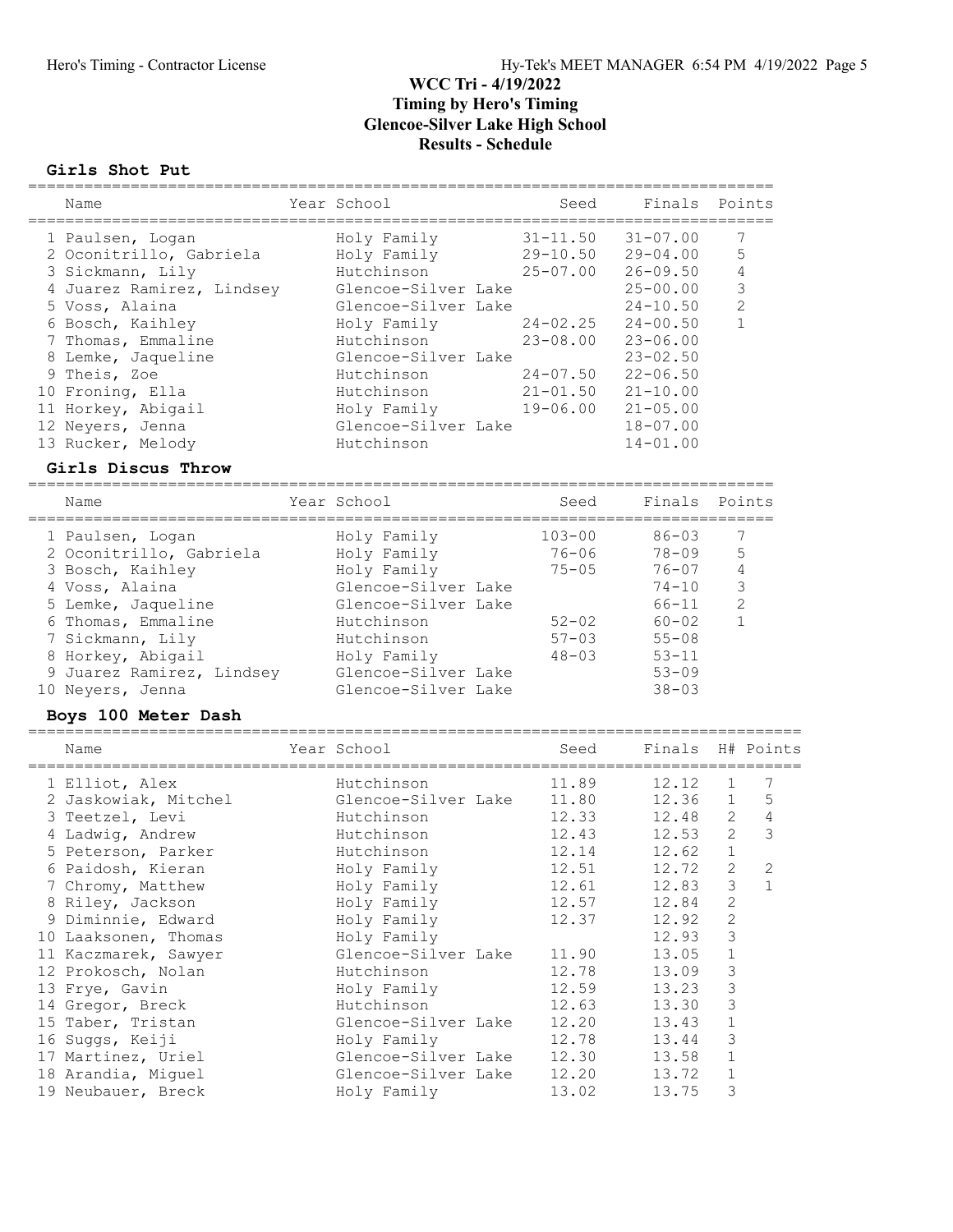### ....Boys 100 Meter Dash

### Boys 200 Meter Dash

| Name                 | Year School         | Seed  | Finals H# Points |                |   |
|----------------------|---------------------|-------|------------------|----------------|---|
| 1 Elliot, Alex       | Hutchinson          | 24.00 | 24.38            | $\mathbf{1}$   | 7 |
| 2 Ladwig, Andrew     | Hutchinson          | 25.40 | 24.75            | 2              | 5 |
| 3 Renner, Charles    | Hutchinson          | 24.37 | 24.86            | $\mathbf{1}$   | 4 |
| 4 Peterson, Parker   | Hutchinson          | 24.75 | 24.91            | $\mathbf{1}$   |   |
| 5 Johnson, Nathan    | Hutchinson          | 25.28 | 25.68            | $\mathbf{1}$   |   |
| 6 Gregor, Breck      | Hutchinson          | 25.30 | 25.74            | $\mathbf{1}$   |   |
| 7 Werner, Tison      | Glencoe-Silver Lake | 25.00 | 26.28            | $\mathbf{1}$   | 3 |
| 8 Neubauer, Breck    | Holy Family         | 27.24 | 26.59            | 3              | 2 |
| 9 Van Marel, William | Hutchinson          | 26.70 | 26.79            | $\overline{2}$ |   |
| 10 Suggs, Keiji      | Holy Family         | 26.61 | 27.00            | 2              |   |
| 11 Soderlund, Andrew | Hutchinson          | 27.42 | 27.17            | 3              |   |
| 12 Frye, Gavin       | Holy Family         | 26.53 | 27.33            | 2              |   |
| 13 Taber, Tristan    | Glencoe-Silver Lake | 25.40 | 27.43            | 2              |   |
| 14 Amberg, Kaeden    | Glencoe-Silver Lake | 26.00 | 28.95            | 2              |   |
| 15 Lindeman, Sawyer  | Glencoe-Silver Lake | 27.00 | 30.10            | 3              |   |
| 16 Rickertsen, Adam  | Hutchinson          | 30.42 | 30.43            | 3              |   |
| Boys 400 Meter Dash  |                     |       |                  |                |   |

| Name                 | Year School         | Seed    | Finals  |               | H# Points      |
|----------------------|---------------------|---------|---------|---------------|----------------|
| 1 Piehl, Mitchell    | Hutchinson          | 51.00   | 53.11   |               |                |
| 2 Getz, Mason        | Hutchinson          | 55.66   | 54.05   | $\mathbf{1}$  | .5             |
| 3 Renner, Charles    | Hutchinson          | 57.00   | 54.07   |               | $\overline{4}$ |
| 4 Johnson, Nathan    | Hutchinson          | 56.20   | 57.12   |               |                |
| 5 Red Wing, Thomas   | Holy Family         | 56.77   | 59.21   |               | - 3            |
| 6 Chatfield, Zachary | Hutchinson          | 1:04.94 | 1:04.32 | 2             |                |
| 7 Burczek, Jack      | Hutchinson          | 1:06.59 | 1:06.83 | 2             |                |
| 8 Lin, Brian         | Hutchinson          | 1:06.37 | 1:09.39 | $\mathcal{L}$ |                |
| 9 Arandia, Alexander | Glencoe-Silver Lake | 1:00.00 | 1:09.89 |               | っ              |
|                      |                     |         |         |               |                |

### Boys 800 Meter Run

| Name                                                                                                                     | Year School                                                                                                          | Seed                                     | Finals Points                                                  |                              |
|--------------------------------------------------------------------------------------------------------------------------|----------------------------------------------------------------------------------------------------------------------|------------------------------------------|----------------------------------------------------------------|------------------------------|
| 1 Hallaway, Connor<br>2 Getz, Mason<br>3 Wagner, Cameron<br>4 Maritinez, Aztec<br>5 Zweber, Benedict<br>6 Urban, William | Glencoe-Silver Lake 2:10.60<br>Hutchinson<br>Hutchinson<br>Glencoe-Silver Lake<br>Holy Family<br>Glencoe-Silver Lake | 2:15.07<br>2:21:35<br>2:45.00<br>2:33.20 | 2:15.45<br>2:18.79<br>2:27.82<br>2:33.65<br>2:40.01<br>2:41.78 | 5<br>4<br>3<br>$\mathcal{L}$ |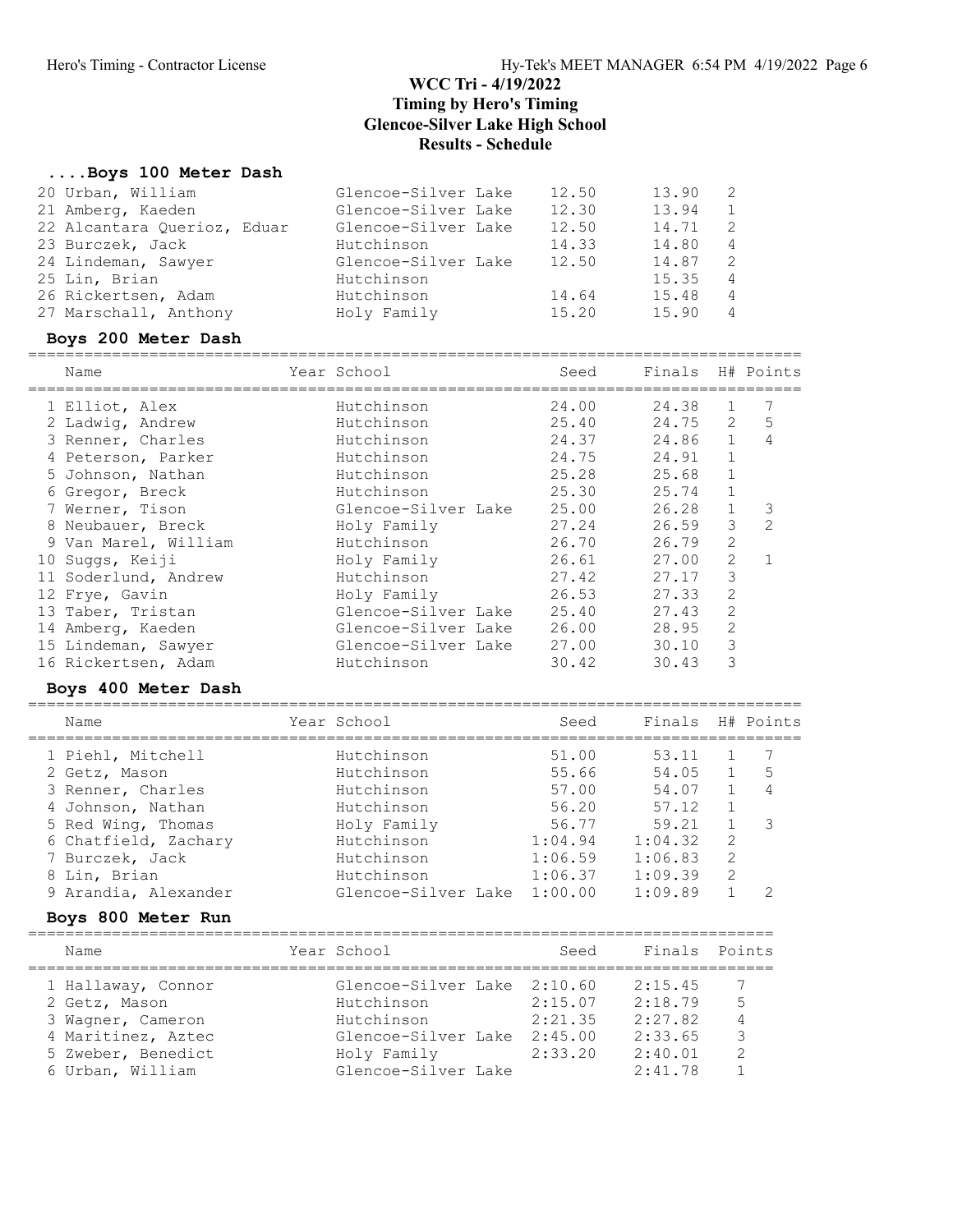#### ....Boys 800 Meter Run

| 7 Augustine, Frank<br>Hutchinson<br>2:19.95        | 2:43.36 |
|----------------------------------------------------|---------|
| 8 Freitag, Benton<br>Glencoe-Silver Lake 2:56.00   | 2:49.95 |
| 9 Christensen, Kole<br>Glencoe-Silver Lake 2:56.00 | 2:50.19 |
| 10 Colvin, Sam<br>Hutchinson                       | 3:40.05 |

#### Boys 1600 Meter Run

================================================================================ Seed Finals Points

| Nallle                | IEAL DCHOOT         | beeu    | $1 + 114 + 5$ | POIILS        |
|-----------------------|---------------------|---------|---------------|---------------|
| 1 Hallaway, Connor    | Glencoe-Silver Lake |         | 4:58.39       |               |
| 2 Martinez, Ezequiel  | Glencoe-Silver Lake |         | 5:11.65       | 5             |
| 3 Farley, Tyson       | Hutchinson          | 5:09.18 | 5:13.62       | 4             |
| 4 Hennessey, Jonathan | Holy Family         | 5:10.00 | 5:21.51       | 3             |
| 5 Zerwas, David       | Glencoe-Silver Lake |         | 5:45.88       | $\mathcal{L}$ |
| 6 Headlee, Michael    | Glencoe-Silver Lake |         | 5:53.44       |               |
| 7 Hesse, Alexander    | Holy Family         | 5:59.00 | 6:10.57       |               |
| 8 Lindeman, Caleb     | Glencoe-Silver Lake |         | 6:11.91       |               |
| 9 Titler, John        | Holy Family         | 5:45.00 | 6:18.02       |               |
|                       |                     |         |               |               |

### Boys 3200 Meter Run

| Name                 | Year School         | Seed     | Finals Points |   |
|----------------------|---------------------|----------|---------------|---|
| 1 Martinez, Ezequiel | Glencoe-Silver Lake |          | 11:50.53      |   |
| 2 Yerks, Riley       | Hutchinson          | 11:56.27 | 11:53.58      | 5 |
| 3 Dennis, Keegan     | Hutchinson          |          | 14:01.58      |   |
| 4 Hamilton, Nathan   | Holy Family         | 13:25.00 | 14:17.49      |   |

#### Boys 110 Meter Hurdles

| Name             | Year School         | Seed  | Finals Points |   |
|------------------|---------------------|-------|---------------|---|
| 1 Werner, Tison  | Glencoe-Silver Lake | 18.80 | 18.70         |   |
| 2 Kilian, Rowan  | Hutchinson          | 18.93 | 19.47         | 5 |
| 3 Card, Treyton  | Hutchinson          | 20.26 | 19.48         |   |
| 4 Schmitz, Simon | Hutchinson          | 20.26 | 20.04         |   |
| 5 Reiter, Nolan  | Hutchinson          | 20.67 | 20.54         |   |
|                  |                     |       |               |   |

### Boys 300 Meter Hurdles

| Name             | Year School | Seed  | Finals Points |   |
|------------------|-------------|-------|---------------|---|
| 1 Card, Treyton  | Hutchinson  | 49.08 | 48.04         |   |
| 2 Kilian, Rowan  | Hutchinson  | 47.33 | 48.97         | 5 |
| 3 Reiter, Nolan  | Hutchinson  | 49.86 | 49.44         |   |
| 4 Schmitz, Simon | Hutchinson  | 52.27 | 52.00         |   |

### Boys 4x100 Meter Relay

| School                                 | Seed                      | Finals Points |   |
|----------------------------------------|---------------------------|---------------|---|
| 1 Hutchinson 'A'<br>1) Prokosch, Nolan | 46.92<br>2) Gregor, Breck | 47.19         | 7 |
| 3) Ladwig, Andrew                      | 4) Teetzel, Levi          |               |   |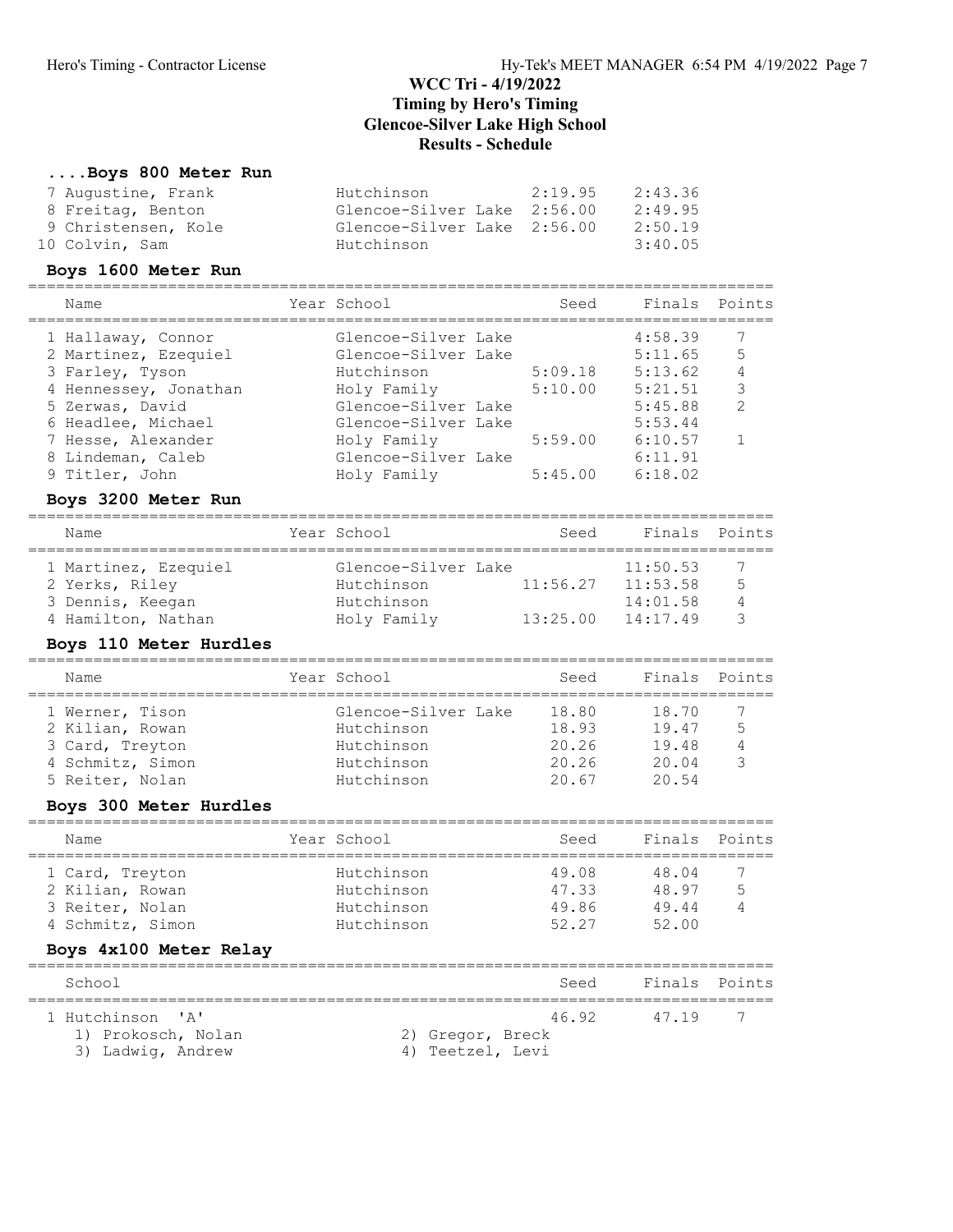#### ....Boys 4x100 Meter Relay

| 2 Holy Family Catholic 'A' | 47.25                 | 47.71 | 5 |
|----------------------------|-----------------------|-------|---|
| 1) Riley, Jackson          | 2) Paidosh, Kieran    |       |   |
| 3) Chromy, Matthew         | 4) Diminnie, Edward   |       |   |
| 3 Glencoe-Silver Lake 'A'  |                       | 50.90 | 4 |
| 1) Arandia, Miguel         | 2) Martinez, Uriel    |       |   |
| 3) Amberg, Kaeden          | 4) Taber, Tristan     |       |   |
| 4 Hutchinson 'B'           | 54.15                 | 53.32 |   |
| 1) Chatfield, Zachary      | 2) Rickertsen, Adam   |       |   |
| 3) Jorgensen, Jadiin       | 4) Van Marel, William |       |   |
| Boys 4x200 Meter Relay     |                       |       |   |
|                            |                       |       |   |

================================================================================ School Seed Finals Points ================================================================================ 1 Hutchinson 'A' 1:34.30 1:35.84 7 1) Elliot, Alex 2) Peterson, Parker 3) Renner, Charles (4) Piehl, Mitchell 2 Holy Family Catholic 'A' 1:38.15 1:39.32 5 1) Bauer, Jack 2) Russo, Bennett 3) Maher, Joseph 4) Santini, Matthew 3 Hutchinson 'B' 1:52.24 1:52.42 1) Schmitz, Simon 2) Reiter, Nolan 3) Lin, Brian (4) Burczek, Jack Boys 4x400 Meter Relay

### ================================================================================ School School Seed Finals Points ================================================================================ 1 Holy Family Catholic 'A' 3:47.24 3:38.09 7 1) Bauer, Jack 2) Maher, Joseph 3) Santini, Matthew 4) Russo, Bennett 2 Hutchinson 'A' 3:52.15 3:54.07 5 1) Johnson, Nathan 2) Getz, Mason 3) Kilian, Rowan 1988 Magner, Cameron 3 Glencoe-Silver Lake 'A' 4:02.29 4 1) Werner, Tison 2) Kaczmarek, Sawyer 3) Martinez, Ezequiel (4) Hallaway, Connor

#### Boys 4x800 Meter Relay

| School                                                    | Seed                                                            | Finals Points  |
|-----------------------------------------------------------|-----------------------------------------------------------------|----------------|
| 1 Hutchinson 'A'<br>1) Wagner, Cameron<br>3) Yerks, Riley | $9:37.72$ $9:37.21$<br>2) Farley, Tyson<br>4) Soderlund, Andrew | $\overline{7}$ |

#### Boys High Jump

| Name                                                                    | Year School                                            | Seed                                      | Finals Points                                            |             |
|-------------------------------------------------------------------------|--------------------------------------------------------|-------------------------------------------|----------------------------------------------------------|-------------|
| 1 Suggs, Keiji<br>1 Peterson, Parker<br>3 Bauer, Jack<br>4 Elliot, Alex | Holy Family<br>Hutchinson<br>Holy Family<br>Hutchinson | $5 - 01.00$<br>$5 - 01.00$<br>$5 - 06.00$ | $5 - 06.00$<br>$5 - 06.00$<br>$5 - 04.00$<br>$5 - 04.00$ | 6<br>6<br>4 |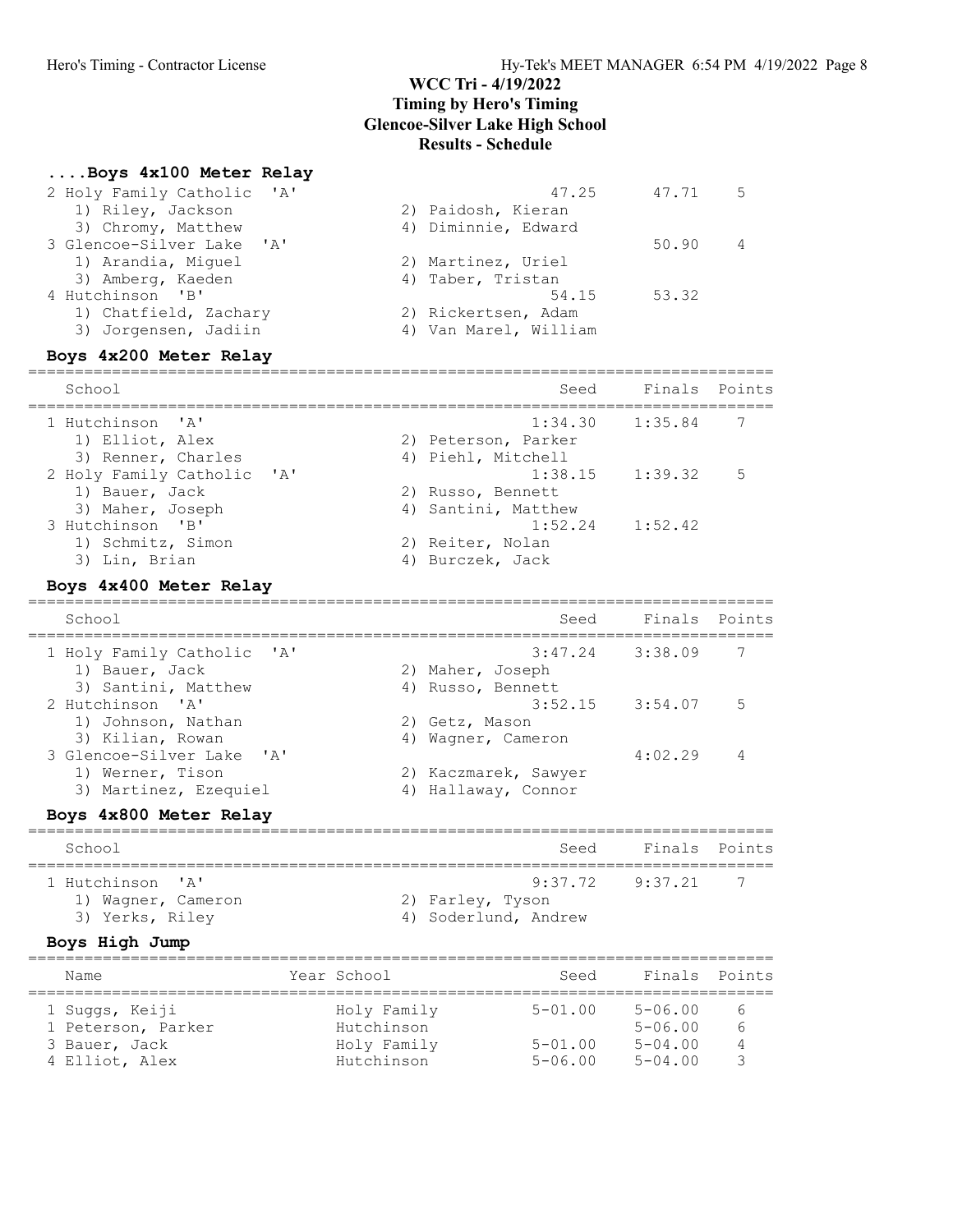# ....Boys High Jump

| 5 Laaksonen, Thomas<br>6 Farley, Tyson<br>-- Van Marel, William                                                                                                                                                                                                                                                                                                                                                                                             |             | Holy Family<br>Hutchinson<br>Hutchinson                                                                                                                                                                                                                                                                                                          | $5 - 01.00$<br>$5 - 01.00$                                                                                                                                                                               | $5 - 00.00$<br>$4 - 10.00$<br>ΝH                                                                                                                                                                                                                                                                                     | 2<br>$\mathbf{1}$                                  |
|-------------------------------------------------------------------------------------------------------------------------------------------------------------------------------------------------------------------------------------------------------------------------------------------------------------------------------------------------------------------------------------------------------------------------------------------------------------|-------------|--------------------------------------------------------------------------------------------------------------------------------------------------------------------------------------------------------------------------------------------------------------------------------------------------------------------------------------------------|----------------------------------------------------------------------------------------------------------------------------------------------------------------------------------------------------------|----------------------------------------------------------------------------------------------------------------------------------------------------------------------------------------------------------------------------------------------------------------------------------------------------------------------|----------------------------------------------------|
| Boys Pole Vault                                                                                                                                                                                                                                                                                                                                                                                                                                             |             |                                                                                                                                                                                                                                                                                                                                                  |                                                                                                                                                                                                          |                                                                                                                                                                                                                                                                                                                      |                                                    |
| Name                                                                                                                                                                                                                                                                                                                                                                                                                                                        | =========== | Year School                                                                                                                                                                                                                                                                                                                                      | Seed                                                                                                                                                                                                     | $=$ $=$ $=$ $=$                                                                                                                                                                                                                                                                                                      | Finals Points                                      |
| 1 Red Wing, Thomas<br>2 Schulz, Daniel                                                                                                                                                                                                                                                                                                                                                                                                                      |             | Holy Family<br>Glencoe-Silver Lake 7-06.00 7-00.00                                                                                                                                                                                                                                                                                               |                                                                                                                                                                                                          | $8 - 00.00$ $8 - 06.00$                                                                                                                                                                                                                                                                                              | 7<br>5                                             |
| Boys Long Jump                                                                                                                                                                                                                                                                                                                                                                                                                                              |             |                                                                                                                                                                                                                                                                                                                                                  |                                                                                                                                                                                                          |                                                                                                                                                                                                                                                                                                                      |                                                    |
| Name                                                                                                                                                                                                                                                                                                                                                                                                                                                        |             | Year School                                                                                                                                                                                                                                                                                                                                      | Seed                                                                                                                                                                                                     | Finals<br>========                                                                                                                                                                                                                                                                                                   | Points                                             |
| 1 Diminnie, Edward<br>2 Card, Treyton<br>3 Renner, Charles<br>4 Chromy, Matthew<br>5 Teetzel, Levi<br>6 Kaczmarek, Sawyer<br>7 Kilian, Rowan<br>8 Johnson, Nathan<br>9 Arandia, Miguel<br>10 Prokosch, Nolan<br>11 Suggs, Keiji<br>12 Frye, Gavin<br>13 Balboa, Angel<br>14 Amberg, Kaeden<br>15 Alcantara Querioz, Eduar<br>16 Petersen, Dane<br>17 Lin, Brian<br>18 Chatfield, Zachary<br>19 Marschall, Anthony<br>-- Neubauer, Breck<br>Boys Triple Jump |             | Holy Family<br>Hutchinson<br>Hutchinson<br>Holy Family<br>Hutchinson<br>Glencoe-Silver Lake<br>Hutchinson<br>Hutchinson<br>Glencoe-Silver Lake<br>Hutchinson<br>Holy Family<br>Holy Family<br>Glencoe-Silver Lake<br>Glencoe-Silver Lake<br>Glencoe-Silver Lake<br>Glencoe-Silver Lake<br>Hutchinson<br>Hutchinson<br>Holy Family<br>Holy Family | 18-07.00<br>$17 - 05.25$<br>$19 - 01.75$<br>$17 - 01.00$<br>$16 - 07.50$<br>$16 - 02.50$<br>$16 - 05.50$<br>$16 - 07.50$<br>$16 - 05.50$<br>$15 - 01.75$<br>$13 - 00.50$<br>$12 - 01.25$<br>$15 - 04.25$ | $18 - 08.00$<br>$18 - 04.00$<br>$18 - 00.00$<br>$17 - 10.00$<br>$17 - 05.00$<br>$17 - 01.00$<br>$16 - 09.50$<br>$16 - 07.50$<br>$16 - 06.00$<br>$16 - 04.00$<br>$15 - 09.00$<br>$15 - 07.50$<br>$15 - 05.00$<br>$14 - 06.00$<br>$14 - 02.00$<br>$12 - 10.00$<br>$12 - 05.50$<br>$12 - 05.00$<br>$11 - 09.00$<br>FOUL | 7<br>5<br>4<br>3<br>$\overline{2}$<br>$\mathbf{1}$ |
| ==============<br>Nam≏                                                                                                                                                                                                                                                                                                                                                                                                                                      |             | =======================<br>Year School                                                                                                                                                                                                                                                                                                           |                                                                                                                                                                                                          | Saad Finale Pointe                                                                                                                                                                                                                                                                                                   |                                                    |

| Name                 | Year School         | Seed         | Finals Points |   |
|----------------------|---------------------|--------------|---------------|---|
| 1 Card, Treyton      | Hutchinson          | 36-10.00     | 37-06.00      | 7 |
| 2 Van Marel, William | Hutchinson          | $33 - 06.00$ | $34 - 10.00$  | 5 |
| 3 Balboa, Angel      | Glencoe-Silver Lake |              | $33 - 01.00$  |   |

### Boys Shot Put

| Name                  | Year School              | Seed         | Finals H# Points |                |                |
|-----------------------|--------------------------|--------------|------------------|----------------|----------------|
|                       |                          |              |                  |                |                |
| 1 Kadlec, Anton       | Hutchinson               | $47 - 11.00$ | $44 - 11.00$     | $\overline{2}$ | - 7            |
| 2 Jaskowiak, Mitchel  | Glencoe-Silver Lake      |              | $42 - 04.00$     |                | - 5            |
| 3 Higgins, Aaron      | Glencoe-Silver Lake      |              | $42 - 03.00$     |                | $\overline{4}$ |
| 4 Stoltenburg, Nathan | Glencoe-Silver Lake      |              | $40 - 11.00$     |                |                |
| 5 Mechtel, Benjamin   | $Holy$ Family $41-03.50$ |              | $40 - 03.00$     | $\mathcal{L}$  | $\overline{2}$ |
| 6 Butcher, Riley      | Glencoe-Silver Lake      |              | $37 - 08.00$     |                |                |